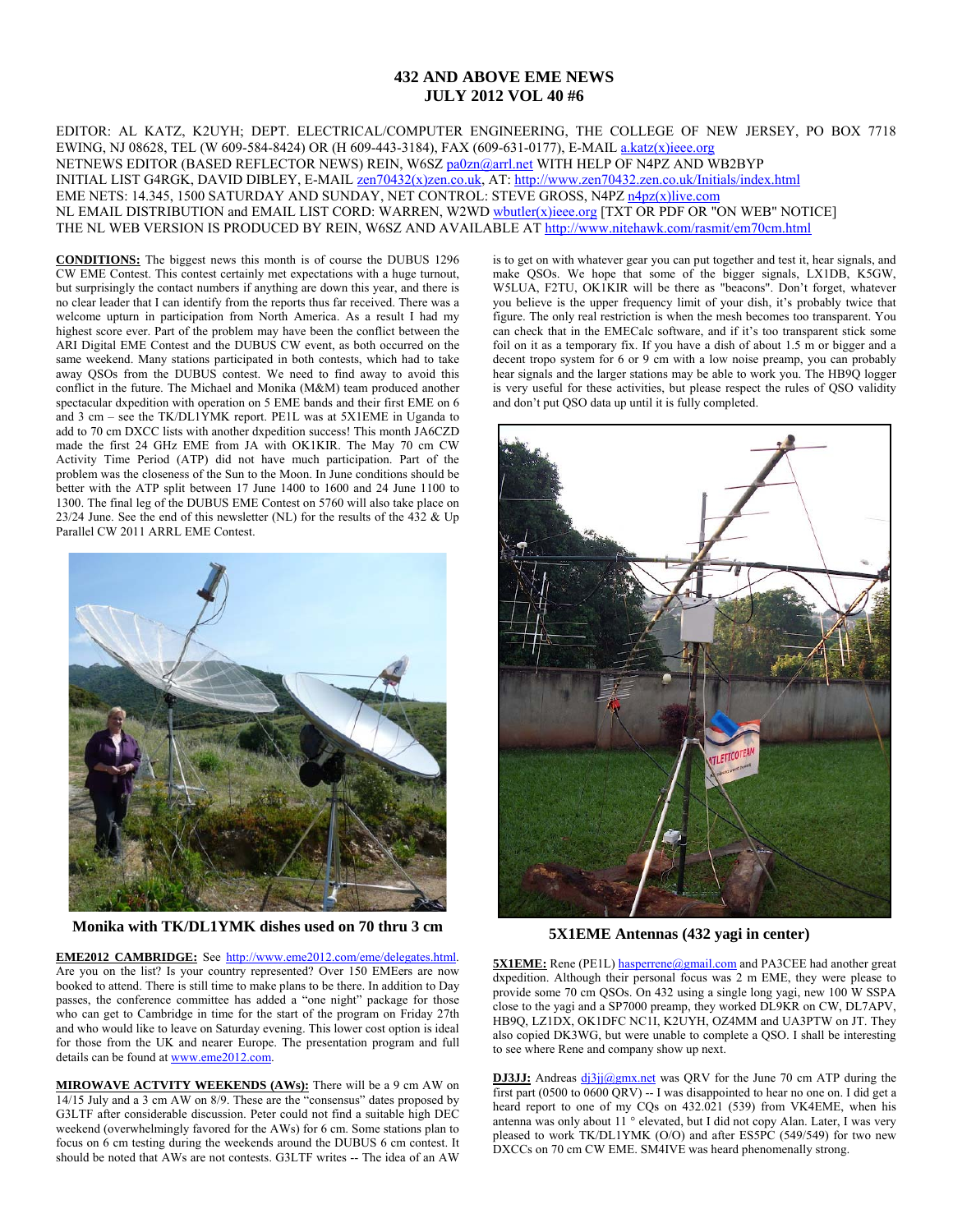**DL7APV:** Bernd  $\frac{dl7apv}{Qgmx.de}$  made good progress on completing 70 cm  $\overline{\text{DXCC}}$  in May despite a problem  $-$  I had for the first time in my more than 10 years of 70 cm EME, a broken open feed line. Just before the activity with TK/DL1YMK! It took me some hours to find and repair. After I had fixed one feed line, I discovered the major problem was at the feed point where the inner conductor was broken. I was finally able to work M&M easily on CW. Earlier in May, I added JA1TGO in PM95 – using 2 or 4 small yagis and 50 W, PA5KM – using 4 x 13 WL yagis, 60 W and no preamp. In the ARI JT EME Contest, I added HL5QO (22DB/20DB) in PM45 – using  $4 \times 16$  el yagis and 130 W, IW9HBY (23DB/13DB) in JM77 - using 4 x 4.7 WL and 100 W, 5X1EME (27DB/11DB) in KJ60, ON4CGX (24DB/14DB) in JO10 – using 1 yagi and 50 W and RD4F (23DB/15DB) in JO10. Condx in ARI contest produced excellent echoes on H-H. The new tower for my vertical array is now painted and I'm waiting for some parts to complete the AZ drive.

**F2TU:** Philippe  $\frac{f2 \text{tu} \cdot \text{philippe}(Q) \text{orange} \cdot \text{fr}}{Q}$  results = I QSO'd the Corsica dxpedition, TK/DL1YMK, on 5 bands: 70 cm (O/O), 23 cm (43/54) on SSB, 13 cm (55/56) on SSB, 6 cm (539/O) and 3 cm (O / O). My participation in the 23 cm DUBUS Contest was limited by a conflict with family activities, but still managed to work 48 calls in response to my CQs. I shall be looking forward to seeing many of you at Cambridge.

F5SE/p: Franck kozton@free.fr sends his latest report, after several weeks of silence -- Since my Feb report, I randomly worked: OZ6OL (549/559), OK1DFC (579/599), I5MPK (569/579), W4AF (539/579), G4CCH (56/56) on SSB, SM3AKW (559/559), LZ1US (559/559), SP7DCS (569/589), TK/DL1YMK (559/559), UA3PTW (569/579) and S59DCD (549/579). On 17 May, using the special call-sign TM9ELM, I worked TK/DL1YMK (559/569) and OK1KIR (569/569). From 5 May until 19 May I was granted the special callsign TM9ELM in order to commemorate the 50th anniversary of the 144 MHz 9 element antenna designed in 1962 by my father Marc F9FT. EME activity was not planned with that callsign, but as two stations were heard testing on 17 May, I could not help calling them. During the 23 cm leg of the DUBUS Contest, I worked 63 stations and 52 multipliers. Among them were the following new stations: RA3YF (569/559) for initial #119, PA3CSG (569/569) #120, TK/DL1YMK (559/569) #121, UA4AAV (549/559) #122, OHØ/OH3TR (569/559) #123, IK5VLS (429/539) #124, NØOY (579/589) #125, ON5RR (539/549) #126 and WD5AGO (539/579) #127.

G3LTF: Peter g3ltf@btinternet.com had a good month on microwave EME despite some lousy weather – I worked TK/DL1YMK on 1296 on 17 May for initial #354 and DXCC 58, and on the next day on 432 for initial #447. On 19 May, I worked them on 2320 as TK/SA6BUN for initial #106 and DXCC 38, and later had a nice cross-band QSO with WA9FWD #107. On 20 May, I was on 432 for the ATP but condx were awful and I only worked SM2CEW. The sun was too close to the Moon. On 24 May, I tried to work TK/DL1YMK on 6 cm, but although we both copied each other, I was not sure enough that I had copied their (OR) report to send Rs. In the DUBUS contest on 26 May, I worked VK3UM, DL3EBJ, SP7DCS, SP6JLW, OK1DFC, UA3PTW, VK3NX, RA3YF #355, TK/DL1YMK, UA4AAV #356, SD3F, G4RGK, NA4N, ES5PC, CT1DMK, LZ2US, OK1CS, F5SE/P, RA3AUB, I1NDP, PA3DZL, OE5JFL, OK2ULQ, HB9SV, W5LUA, ON7UN, VE3KRP, VE4MA, N2UO, W3HMS, K2UYH, VA7MM, OH0/OH3TR #357, SM7FWZ, N4PZ, WA6PY, VE6BGT #358, VE6TA, F2TU, G4CCH, WW2R, SV1BTR, JA6AHB, JA8ERE, F5JWF, S59DCD, IK6EIW, OK1CS, G3LQR, IZ1BPN, ON5TA, OZ4MM, SV3AAF, IZ2DJP, IW2FZR, DF3RU, WD5AGO, WD5AGO and WA8RJF for a total of 63 QSOs. It was good to see a bit more activity from NA this time. Although the overall activity was high, I think it was a bit down from last year. On 28 May, I was on 1296 random and worked WW2R on CW, and had a chat with OZ6OL on SSB with amazingly good signals. I am not sure why except that the Moon was in a very cold part of the sky. My thanks again to Michael and Monika for their tremendous effort in bringing TK on the Moon on CW on 5 bands.

HB9Q: Dan (HB9CRQ) dan@hb9q.ch sends his TNX to PE1L and his team for their FB QSOs and Rene's efforts to activate another new country on 432 EME.

**IK5QLO:** Andrea ik5qlo@gmail.com reports on his 26/27 May contest weekend activity on 1296 – As I had only a few hours to spend on the radio, and there was an ARI Digital EME Contest, and since I am a loyal ARI member, I decided to focus my precious Moon time operating the ARI contest. It is a real shame that every year, we have conflicting dates for the DUBUS 23 cm EME Contest weekend and the ARI Digital EME weekend. I can't believe this issue can't be fixed! On Saturday afternoon, I visited my friend IK5VLS, who made his debut on EME in the contests, and made a few CW calls from his very nice station. Gabriele he has done an excellent job. Back at home, I found variable conditions but for sure the JT activity was the best that I have ever heard during an ARI contest. I managed to work 15 stations on JT65 and heard more. I also

worked 2 stations on CW. Many Italians were active on 23 cm EME on both CW and JT - well done guys! I also witnessed a long path QSO between JA6AHB (moonset) and PY2BS (moonrise) - congratulations!

**JA4BLC:** Yoshiro ja4blc@web-sanin.co.jp has come back on 10 GHz EME after two years absence -- I worked OK1KIR (559/549) on 10368/10450 cross band on 28 May. I finished a new 3 m dish (Cassegrain feed with a 30 cm dia. sub-reflector as the main reflector is deep f/d 0.25) and got 13.5 dB of Sun, 1.2 dB of Moon and 3.5 dB CS/G noise. Unfortunately the dish is located at the corner of my car park and has a very limited window (available AZ 190-255 degs). I am using a Kuhne WG preamplifier and 25 W SSPA, which are the same as used two years before. I tried a sked with JA8ERE on 10450.1 on 27 May, which resulted in a partial (T/M). I worked on 3 May, on 13 cm HB0/DF1SR, and on 19 May TK/SA6BUN for an initial (#). I worked on 23 cm on 17 May TK/DL1YMK, on 22 May TK/DL1YMK again and I1NDP, on 24 May JH3EAO (after 11 years of QRT), and 26/27 May in the DUBUS contest 29 stations.

**JA6CZD:** Shichiro ja6czd@mx35.tiki.ne.jp finished on 27 May the first ever QSO on 24 GHz EME from Japan with OK1KIR. He used 2.4 m offset dish, Kuhne WG-input preamplifier and a 30 W SSPA at the feed made by JA8CMY. Shichiro is getting 13 dB of Sun, 2 dB of Moon, and 3 dB CS/G noise. [TNX to JA4BLC for forwarding this report.]



**JA6CZD in front of his 24 GHz station** 

**JA8ERE:** Mikio sgl01011@nifty.ne.jp has 3 m TVRO mesh dish operational on 3 cm and is getting 12 dB of Sun and 0.9 dB of Moon noise. He has a 25 W SSPA, and tried with JA4BLC on 10450.1 on 27 May without success. Mikio heard JA4BLC (M). [TNX to JA4BLC for forwarding this report.]



**K1DS with portable 10' dish for 1296 EME** 

**K1DS:** Rick rick1ds@hotmail.com operated the DUBUS 23 cm contest weekend with a portable station -- I was very satisfied that I made three CW 1296 QSOs on the second pass of the DUBUS activity weekend. I worked F2TU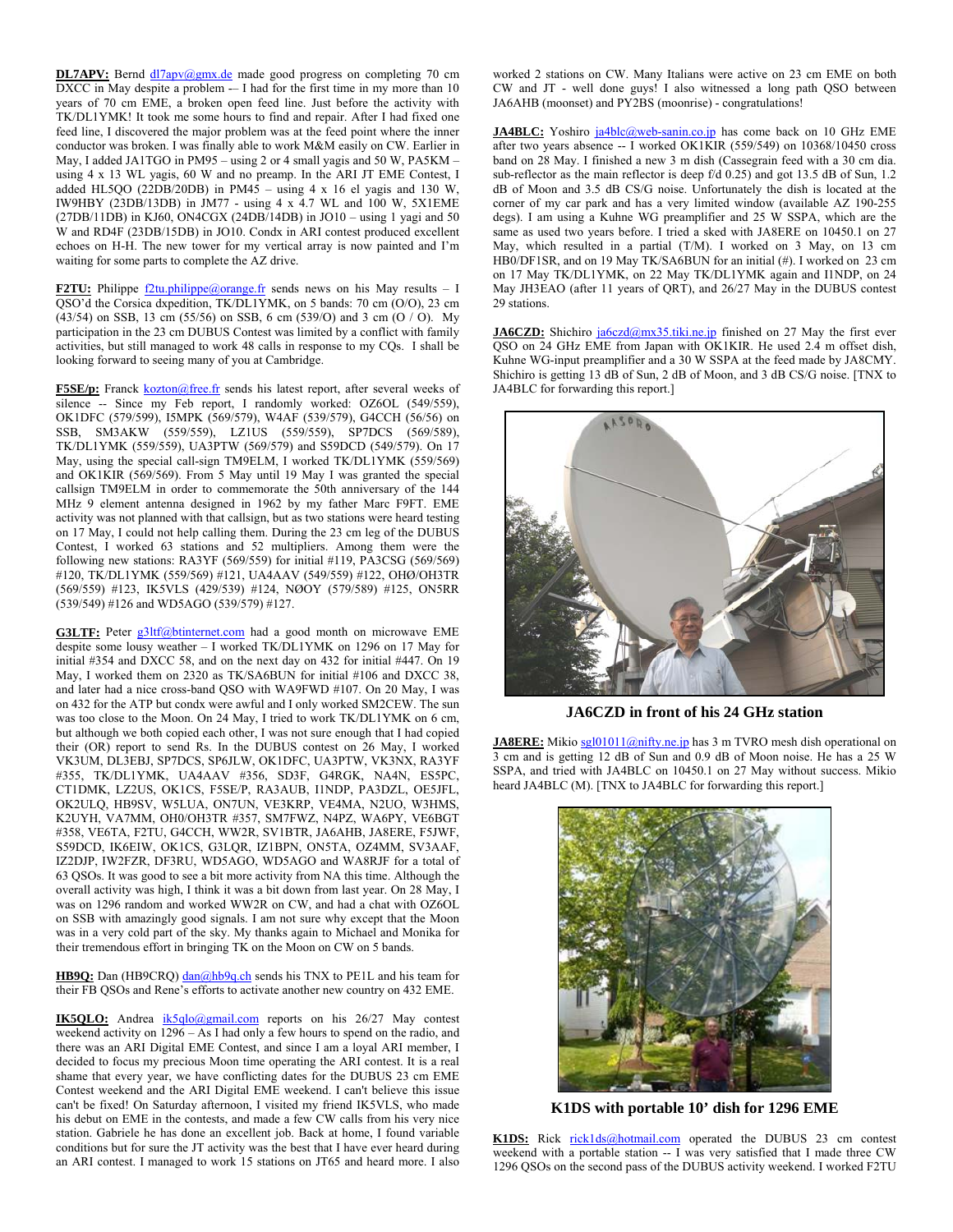(O/O), N2UO (O/O) and K2UYH (549/559). I also worked K2UYH (O/M) during the first pass. I heard many others including SV1BTR, G4CCH, N4PZ, F5SE/p, OK1DFC and the biggest signal PY2BS, and got several QRZ responses. After a 6 year part-time effort to gather the right stuff, I was able to operate my portable station on the driveway in my antenna restricted community. Operating EME is limited by the need to place the dish petals and feed and the trailer in storage between each outing. The station is a modest 10' dish, OK1DFC feed, a .3 dB NF WD5AGO preamp, and a DEMI 120 W SSPA. The dish is mounted on a short tower section on a 4' X 8' trailer with a tower mounted rotor and an elevation jack, using a Lidl digital level (from the Wurzburg EME meeting) with remote readout. The difference between Saturday and Sunday was a change in the position of the feed as instructed by N2UO. I followed W1GHZ's advice to use 48" as he thought that was the measurement appropriate for the feed that had been attached to these dishes when they were in C-Band use. I thought we had measured 2 yrs ago 54", but it was 44". So we initially set the feed at about 49", and then moved it to 48", but the real distance needed was 42.8". More work to optimize the small station is in the works. Many thanks to all those who helped along the way.

**K6JEY:** Doug drzarkof56@yahoo.com was QRV during the first pass of the 23 cm DUBUS contest -- We were using only 50 W and then managed to coax 100 W out of the amp. I am Still using a 10' dish and .18 dB NF preamp. We heard N2UO but couldn't raise him and worked K2UYH and VK3UM later on. We only had one night to be on, but enjoyed it. I had my GS15b PA ready to go, but it had a HV problem and wasn't fixable at that point. We hope to be on in the fall for more EME fun, but with 300 W.

**N4PZ:** Steve n4pz@live.com did well on 23 cm in May -- I worked 52 stations, but am not about multipliers yet. I am worn down. Nothing blew up and I was running about one QSO every 6 minutes all day. I didn't miss many. There were only 2 that I couldn't copy no matter how hard I tried. I think I also lost some in pile ups. I know one was VE4MA, I also failed to recognize VA2MM. I had VK on my brain and couldn't shake it. I missed the Asian window the first night because I was working on some parts for a VK, who is building one of my 2 m amps. I did work abt 13 Asians including VK4CDI, who has a small dish and 100 W. I worked ZS5Y for my first Africa, a couple of weeks ago. He was weak, but persisted til we got it done on CW. Many of the digital guys are workable on CW, if you can get them to try it. I think they fail to understand how a 100 CPS filter can increases SN ratio. [Regarding multipliers, every unique prefix is a separate multiplier. Thus WB2 is a different multiplied than WA1, etc. NU2 would be different from N2.]

**OH0/OH3TR:** Petri (OH3MCK) petri.kotilainen@nokia.com provided some information on this effort. OH1FF, OH3MCK, OH5LK and OH1LRY joined forces to bringing their small portable station to the Radio Amateur Technology Society in Finland's (RATS) annual Nordic VUSHF meeting (JP90sf). The station consisted of a 4.2 m solid dish, RA3AQ feed and a 150 W SSPA. Solid echoes were copied. The dish was mobile and mounted on a 4 wheel trailer that was towed by car from Finland and crossed over to Aland Island by the Turku-Långnäs ferry. A total 29 CW and 1 JT QSOs were made during the contest weekend. Stations worked were SV1BTR, OK2DL, LZ2US, PA3CSG, OK1DFC, SP7DCS, DL3EBJ, UA3PTW, JA6AHB, RA3YF, PA3DZL, PA3FXD, RA3AUB, I1NDP, F5SE/p, SM7FZW, G4CCH, OK1KIR, SP6JLW, HB9SV, SM6FHZ, SD3F, OK1CS, K2UYH, N2UO, N4PZ, G3LTF and ES5PC.



**OH0/OH3TR 4.2 m portable dish at Nordic VUSHF meeting** 

**OK1KIR:** Tonda & Vlada vladimir.masek@volny.cz send their club's May activity report – We worked on 432, on 29 May TK/DL1YMK (O/M) CW for initial #374 TNX to Michael's super ears and very good conditions as we lost our PA. We had only 150 W! We even found a trace of our own very weak echoes when there occurred at a "hole" in our local background noise. Our normal CS/G noise is about 3 dB on 70 cm. Tnx to M&M we worked TK/DL1YMK on all 5 bands! We worked on 1296 on 17 May at 0415 TK/DL1YMK (559/559), 0743 OZ4MM (579/579), 0841 UA3MBJ (O/O) for initial #331, 0938 TM9ELM (569/569) – same as F5SE/p and 0959 PY2BS (569/569), all on CW. In DUBUS contest, we only made a partial appearance on 26 May and added at 1011 SP6JLW (569/579), 1015 UA3PTW (569/579), 1019 SP7DCS (569/589), 1026 VK3NX (559/589), 1041 SM7FWZ (559/579), 1104 TK/DL1YMK (549/559), 1125 G4CCH (589/589), 1131 JA4BLC (559/559), 1442 OH0/OH3TR (559/559) #332, 1501 OK2DL (579/599), 1504 DL3EBJ (559/559), 1620 OK2ULQ (549/579), 1630 SV1BTR (579/579), 1650 PA2DW (O/O) #333, 1737 RA3YF (569/579) #334, 1941 OK1DFC (579/579) and 2149 K2UYH (569/569). On JT65C were QSO'd on 17 May at 0813 UA3MBJ (23DB/16DB) for digital initial {#113}, and on 26 May at 0917 VK2AMS (23DB/16DB), 0923 VK2DJS (16DB/9DB), 0928 VK2DVZ (23DB/12DB) {#114}, 0935 VK2CBD (16DB/9DB) {#115}, 1225 IZ4MAO (14DB/O) {#116}, 1235 PA3FXB {12DB/11DB}, 1251 YO2BCT (17DB/O), 1308 SV1CAL (19DB/16DB), 1314 JA1WQF (16DB/O), 1331 PA2DW (22DB/19DB) #117, 1403 PA3DZL (12DB/10DB), 1423 PY2BS (6DB/10DB), 1520 IK3COJ (15DB/10DB), 1529 IK3GHY (13DB/O), 1537 IK5VLS (16DB/13DB) {#118}, 1552 RD3DA (14DB/5DB), 1702 UA3MBJ (20DB/20DB), 1818 OK1DFC (6DB/6DB), 1833 G4CCH (6DB/10DB), 1842 IK5QLO (20DB/O), 2043 LU1GCB (21DB/O) and 2058 VA7MM (11DB/11DB). We worked on 2320 on 19 May at 0457 TK/SA6BUN (549/559) for initial #116 and DXCC 43. We worked on 5760 on 24 May at 0930 TK/DL1YMK (O/O) for initial #57 and the first TK-OK 6 cm QSO, 1005 DL7YC (559/559) and 1048 ON5TA (O/O). On 10368, we were shocked by terrible local wideband digital QRM at low elevation! A local beacon, OK0ET, totally disappeared. This QRM fortunately above about 10 degs el decreased (our dish  $4.\overline{5}$  m has a beam of  $\sim 0.5$  degs). We worked on 28 May at 1128 JA4BLC (549/569), 1430 PA0EHG (569/549), 1436 F2TU (559/559) and 1547 TK/DL1YMK (O/O) for initial #67 and the first TK-OK 3 cm QSO. On 24048, we worked on 27 May at 1045 JA6CZD (O/O) for initial #12 and the first JA-OK 1.2 cm QSO, PM field, new continent and OK1KIR's 1,000th initial on 432 & up EME! This QSO is new OK distance record of 8,840 km. Later we QSO'd at 1447 G4NNS (O/O) and heard LX1DB (559) and RK3WWF (M~O). OK1KIR will be several weeks QRT due to expansion/redesign of our 4.5 m dish to 6 m for the lower bands.

**PI9CAM:** Jan (PA0PLY) Jan.Kappert@comtest.eu reports that they will be QRT for some months while the CAMRAS dish under goes professional restoration. If all goes well they hope to be back on before the end of the year. (They have learned that the dish was much heavier then they calculated. It weights more than 25 T.)



**Lift off of PI9CAM 25 m dish for maintenance**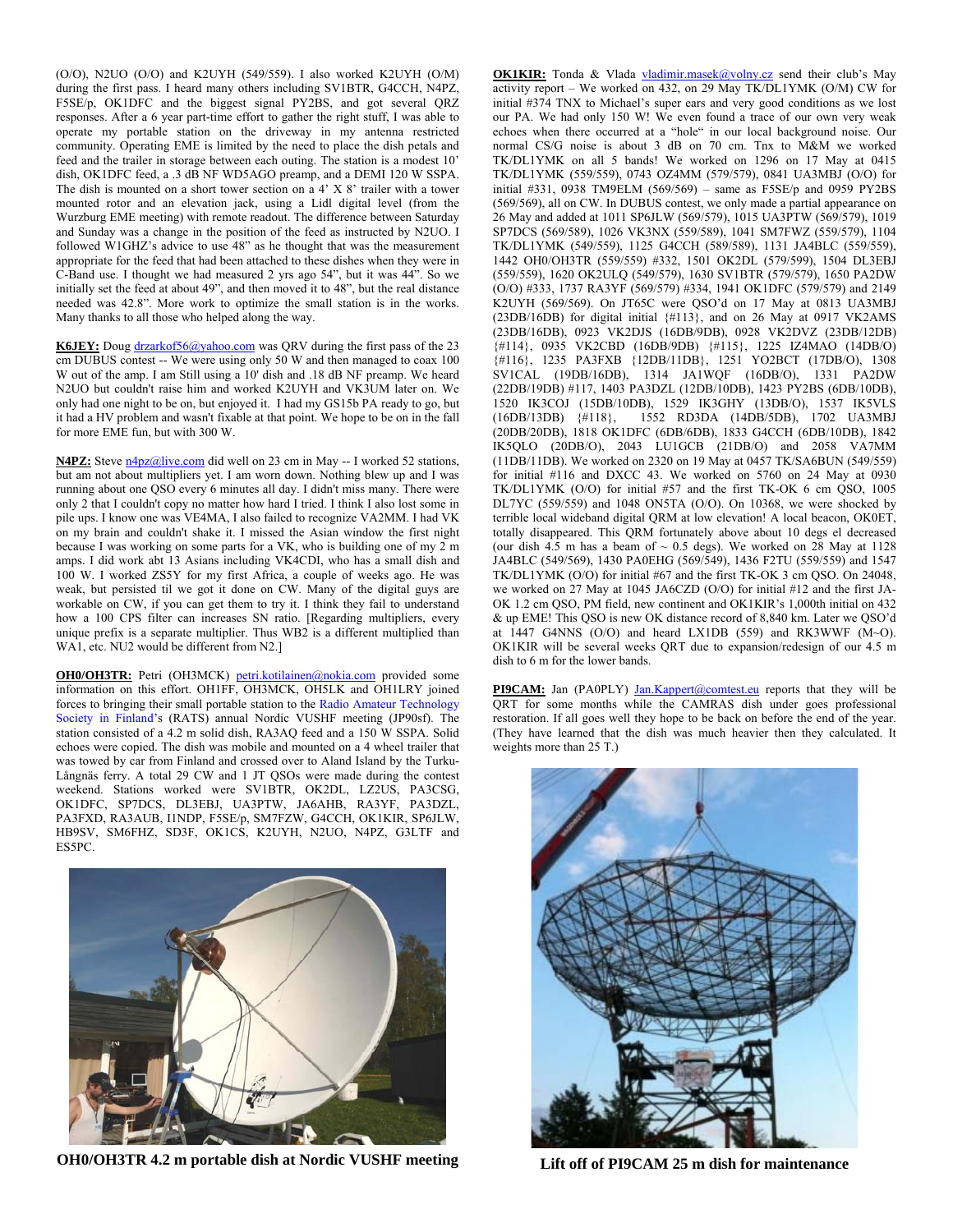**PY2BS/PY1KK:** Bruce  $pv2bs@me.com$  reports on EME from his 2 locations --I had a very nice lunar month! I was especially pleased to QSO TK/DL1YMK on 13 cm and 23 cm. I also tried on 6 cm from my coastal QTH (PY1KK), but had no success. Instead, with the stir generated by M&M's, I add four initials with PA3DZL, PA0EHG, DL7YC and SV3AAF. These bring my initial count on 6 cm to #17. Many TNX to M&M for another magnificent multi-band dxpedition. I also had 45 QSOs during DUBUS and ARI contest weekend. I made 28 QSOs on JT, and 16 on CW, including initials with HB9SV and RA3YF, and one random (55/55) SSB QSO with CT1DMK - UFB Luis! My total 23 cm initials are now up to #111 on CW and #197\* mixed. As my 432 station is now at PY2BS, when at PY1KK I'll be QRV either on 9 cm or on 6 cm, and I am very interested in receiving sked requests for these 2 bands.

**SM3BYA:** Gudmund  $\frac{\text{sm2bya@telia.com}}{\text{s}^{2}}$  is looking for 13 cm EME skeds before his high power permit runs out on 30 June -- SM3BYA became QRV on 2.3 GHz EME about a year ago. You are probably aware from my reports that the Swedish P&T is planning to withdraw the 2300-2400 amateur allocation, and auction the band to the wireless broadband operators. As a consequence, for the past year our high power EME permits have been valid only for six months at a time. My present permit elapses on 30 June and contains a statement that "a prolongation should not be expected". A recently published report by the P&T now seems to confirm that our 2300 - 2400 MHz allocation will indeed be withdrawn at the end of this year. Sadly, it appears likely that all lawful 13 cm EME activity from Sweden will have to stop soon, at least until we have been able to persuade the authorities to make some concessions and open a narrow slot for us somewhere at either end of the band; actions to that effect are under way. To make the most of the time still left on my hi power permit and improve my statistics (I'm only at initial #33 so far), I am now trying to set up as many skeds as possible with new initials and countries. So, if you are currently QRV on 2.3 GHz EME, but have not worked SM3BYA in JP81nx, would you be willing to run a 13 cm CW EME sked or two with me before 30 June? I have not yet worked EA, PA, LA, OE, 9A or S5 and not LX1DB either. All proposals are welcome! From 15 June until 28 June, I can take skeds just about whenever the Moon is up. I can transmit both in the 2304 and the 2320 segments, but prefer to operate 2304 TX/RX where I have good echoes even at perigee. For some reason my system noise is more than 2 dB higher on 2320 than on 2304. So skeds with EU stations limited to 2320 TX should preferably be scheduled for after 24 June when the path loss has gone down by about a dB; while the moon's declination is then quickly going negative, its elevation at southern transit is still more than 15 degs, enough to give me a couple hours on the Moon every evening until the 28th. The rig at SM3BYA is 3 m solid dish, OK1DFC septum horn with a single choke, 210 W at feed, G4DDK preamp. My overall RX noise temperature is about 35 K (0.5 dB NF). Towards the west my window stops at about 240 degs azimuth - there is a big oak tree in the way there - so skeds with W / VE must take that into account. If you are interested to increase your own initials count and able to make room for a test with me, please email me ASAP with a proposal!

**SN2012GAM:** Armi kontakt@sp3qfe.net sends news on his slow scan TV EME efforts -- I'm working using the equipment of the EME group from Kłodzko (SP6JLW, SP6OPN and SQ6OPG). On 21 April we sent about 30 pictures respectively using SSTV on the 23 cm band to the PI9CAM dish. All our pictures were received and successfully decoded by PI9CAM team. I also worked them on voice. In cooperation with the PI9CAM team, we transmitted a live on-line event during the Global Astronomy month. We sent about 60 SSTV pictures, including about 20 during the Moon Bounce OPTICKS www.opticks.info STARPARTY, which was transmitted live via the Internet. All the pictures from this event are now available at www.vmb.arisspolska.info. After this test, we took part in the DUBUS Contest on the 13 cm using both CW and voice. Our final score was 42 QSOs.



**Image of SN2012 GAM team: SP3QFE (left), SP6JLW (mid), SQ6OPG (back) and SP6OPN (right) as they sent and as received at PI9CAM** 

**SP7DCS:** Chris' sp7dcs@wp.pl 23 cm DUBUS results -- As usually, we were QRV with my son, SP7MC in the EME contest and trying to make as many random CW QSOs as possible. Before the contest, I managed to optimize my feed position to improve both the RX and TX side. Echoes seemed to be a little louder. As a result we made 57 QSOs. The QSO count is less than last year, when my station was not yet optimized and I had lower power. I think the reason was much lower EU activity this year, and the absence of many easy workable stations. I hope to work more next year! I also plan to further optimize my station. In the log were VK3UM, OK1DFC, UA3PTW, VK3NX, UA4AAV, JA6AHB, JA4BLC, SP6JLW, SM7FWZ, OK1CS, RA3AUB, DL3EBJ, OK1KIR, ES5PC, LZ2US, I1NDP, G3LTF, F5SE/P, SV1BTR, TK/DL1YMK, OHO/OH3TR for an initial (#), RA3YF (#), OK2DL, G4RGK, OK2ULQ, IK3GHY (#), G4CCH, SD3F, HB9SV, SV3AAF, PA3DZL, CT1DMK, N2UO, WD5AGO (#), N4PZ, K2UYH, WA6PY, VE6TA, IW2FZR, N0OY, JA1WQF, JA8ERE, VK5MC, OZ4MM, IZ1BPN, S59DCD, ON5RR (#), IK6EIW (#), G3LQR, F5JWF, F2TU, SP3XBO (#), DF3RU, GW3XYW, HB9BCD, OE5JFL and VA7MM. Heard were NA4N, ON5TA, ON7UN, UA3TCF, VK4CDI, VE4MA, WB2BYP, JA8IAD, IK5VLS, PA3FXB, IK3COJ, JR4AEP and JA4HZN. The rig was a 6 m dish, 500 W SSPA (during the daytime the power was lowered to about 350 W  $\sim$  400 W at the feed because of the Sun's heating of the SSPA mounted at dish). Thanks to DUBUS for such a great event. I am happy to provide a 3 band log this year. Thanks for all the QSOs - we had really great fun!

**SV3AAF:** Petros  $sv3aa$ f@yahoo.com reports on his DUBUS 23 cm contest activity – The last weekend of May, I had the chance for some EME, although my time was limited due to social obligations. On 1296 I worked 30 stations sharing a few hours QRV between a high eastern window on 26 May and a low western on 27 May. It seemed that activity was lower on the 27th. For a number of days the TK/DL1YMK dxpedition stirred good traffic on the MW bands, and we were given the chance to create some noise in parallel with the dxpedition. The result was the addition of 3 initials on 6 cm and 6 initials on 3 cm. Of course, I was especially pleased to work the dxpedition on 23 and 13 cm with their surprise callsign. Thank you M&M! On 3 cm, I conducted some linear/circular feedhorn experiments. During the late winter, I went through feedhorn construction tests for 3 cm. I experimented with 3 basic designs, with iterations, using round tubing of 20 and 26 mm ID and chaparral chokes. For the CP feed, only stepped septum type polarizers were tested; quite a few of them in fact. The most successful iterations presented similar Sun noise performance between CP/lin. I was surprised though to experience a consistent winning edge at the echoes of the CP feed after many swaps between linear and circular. Using the usual computer based audio analyzers, the peak hold of echoes showed a 1 dB advantage for CP - averaging a number of echo tests. This result is thought to be attributed to the different Doppler smear characteristics between circular and linear, resulting in a narrower frequency spread with circular polarity (hence higher peaks). A 7-10 dB power increase would be needed to identify spread width differences with 100% certainty on the spectrogram.

**TK/DL1YMK & TK/SA6BUN:** Michael and Monika DL1YMK@aol.com orchestrated another superb dxpedition. This year they selected Corsica for their surprise location. Operation began on Thursday 17 May on 23 cm, and was very successful despite a slightly defocused feed in the morning that was corrected later in the day. They made 34 QSOs including 3 on SSB. OK1CA led the pack (569) for the first contact, followed by HB9Q, VK3UM, UA3PTW, OK1KIR, SP7DCS, JA4BLC, JA6AHB, RD3DA, I1NDP, OK2DL, SM2CEW, F2TU, ON7UN, DF3RU, SM7FWZ, OZ4MM, PA3CSG, SV3AAF, PA3DZL, G4RGK, G3LTF, PA0BAT, LX1DB (CW and SSB), IK3COJ, F2TU (SSB), TM9ELM, PY2BS, DJ9YW, PA3FXB, I1NDP (SSB) and K2UYH. On Friday 18 May, the station was converted to 70 cm. All seemed OK, but it turned out that the conditions were very difficult with uncooperative Faraday. They worked on 432 in the morning OZ4MM, VK3UM, HB9Q, DL7APV, DF3RU, OK1DFC, G3LTF and LX1DB, and after lunch DL9KR, I1NDP, F2TU, UA3PTW, LZ1DX, SM2CEW, K5GW, DF3RU and SP7DCS. The next day, Saturday, 19 May, they were to be on 13 cm all day, but heavy wind gusts forced them to QRT prematurely. In the available time, they worked OK1CA, ES5PC, JA4BLC, JA8ERE, OK1KIR, PA3DZL, G4CCH, HB9Q, OZ4MM, SV3AAF, F2TU (CW/SSB), ON5TA, OZ6OL, PA0BAT, PA7JB, G3LTF, SP6OPN, SM2CEW and LX1DB. On Sunday, 20 May, they had heavy rain (drenched), but managed to work first on 23 cm SM7FWZ, ES5PC, F5SE, OK1DFC, SM6FHZ and SM4IVE, and later on 13 cm LZ1DX, K5GW, WD5AGO, F2TU, WW2R, VE6TA, WA6PY, SM3AKW and N2NQI. Monday, 21 May, was spent mostly on sightseeing, despite bad WX condx. But, they were also on 13 cm for short periods in the morning and evening to add ON5TA (dup), PY2BS, SM4IVE and VE6TA (this time with solid RST exchange). There was no operation for the next 2 days. On Thursday, 24 May, they put a fourth band on the Moon. All components of their 6 cm system had been tested on the bench separately, but never all together. They also were not sure how a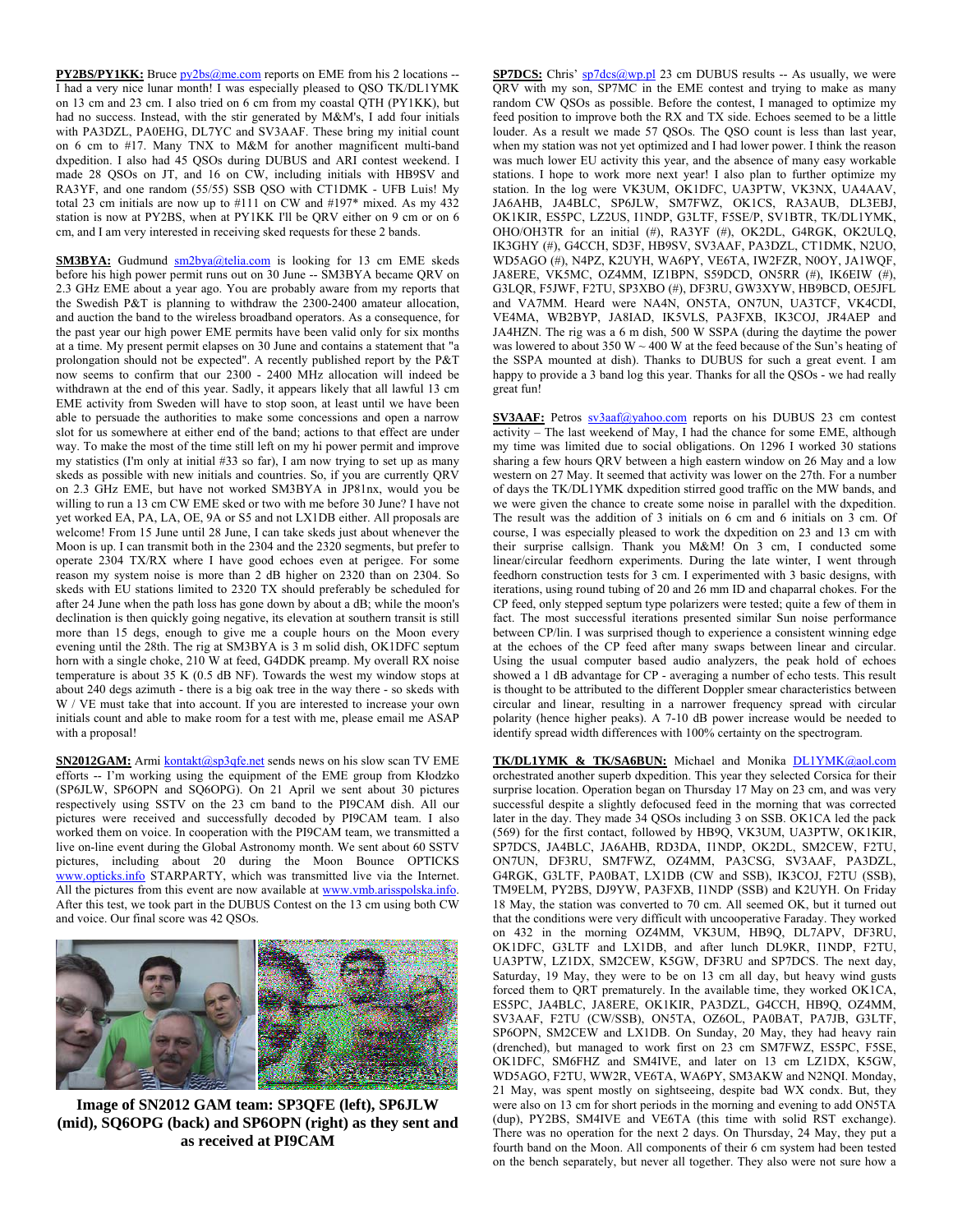stress dish would perform on frequencies higher than 3.4 GHz. [To my knowledge this was the first time a stress dish was used on these frequencies.] They made 5 QSOs; all in different countries and of course 6 cm firsts for TK. The first station worked was OK1KIR with a good signal, followed by F2TU, LX1DB and DL7YC. However, a sudden thunderstorm forced them to QRT, as their open LNA and SSPA were not weather proofed. In the afternoon, they were able to get back on the Moon with the help of LX1DB's big signal, and added W5LUA. Unfortunately no other QSOs were completed despite several tries. Over the 26/27 May weekend they operate the 23 cm leg of the DUBUS contest on 1296.045, and added 27 additional 1296 initials. The new stations were SP6JLW, OK1CS, RA3AUB, LZ2US, G4CCH, SV1BTR, RA3YF, DL3EBW, HB9SV, OE5JFL, N2UO, WD5AGO, OK2ULQ, PA3DZL, WW2R, WA6PY, PA2DW, W5LUA, VE6TA, N2NQI, WB2BYP, IZ1BPN, PA7JB, IK1MTZ, IK6EIW, K5GW and ON5RR. In total they made 90 QSOs on 23 cm from Corsica, more than half of them during the contest. On Saturday, 26 May, they also setup a second, solid 1.8 m dish with 30 W from 2 combined homebrew SSPAs for 10 GHz EME, and made the first TK 3 cm EME with LX1DB (539)! This QSO also gave M&M band 5 on EME. Unfortunately, an attempt at a second QSO with F2TU failed. On Monday, 28 May they were on 3 cm again and added QSOs with OK1KIR, PA0EHG, and others. On Tuesday, 29 May, the came back on 70 cm and worked K2UYH plus others, and finally on Wednesday, 30 May, they were on 13 cm for K2UYH and 70 cm. [I do not have reports for these last days].

**UA3PTW:** Dmitry  $\frac{u a 3p tw(x) \text{inbox.ru}}{u}$  sends the following report for May - I worked initials on 432 on 1 May at 1351 PA5KM (O/O) and 1419 IW9HBY (O/O), on 18 May at 1239 TK/DL1YMK (559/559), 23 May 0946 HL5QO (O/O), 27 May at 1706 5X1EME (O/O), and 31 May at 1805 UN9L (O/O); and on 1296 on 17 May at 0233 VK2DVZ (O/O) JT65C and 0410 TK/DL1YMK (559/549), on 26 May at 0758 JA8ERE (579/569), 1211 RA3YF (579/579), 1252 OH0/OH3TR (569/559), 1419 OK2ULQ (569/559) and 1622 DJ3FI (569/559), and 27 May at 1351 HB9SV (599/579) and 1431 ON5RR (559/539). [TNX DK3WG for forwarding this report.]

**VE6TA:** Grant's ve6ta@clearwave.ca 23 cm DUBUS results – During the contest weekend, I found very good conditions and much better activity from NA than on the higher bands. NA activity during the local Saturday evening was as good as I have heard it in several years, with at times 6 or more NA stations calling simultaneously. I managed to work several new stations and a new country thanks to the fantastic work of Michael and Monika in TK. Stations worked were K2UYH, NA4N, N0OY, W5LUA, N2UO, JA8ERE, WD5AGO, VK3UM, VK4CDI, JA6AHB, VA7MM, JA4BLC, VE6BGT, TK/DL1YMK#, I1NDP, SP7DCS, DL3EBJ for an initial (#), RA3YF (#), RA3AUB, OK2ULQ (#), F5SE/P, SM7FWZ, VE4MA, OK1DFC, ES5PC, F2TU, WA6PY, G3LTF, WW2R, WB2BYP, G4CCH, N4PZ, JA1WQF (#), VK5MC, VK3NX, JA8IAD, KL6M, SV1BTR, SP6JLW, SV3AAF, LZ2US, DF3RU, S59DCD, IW2FZR, HB9SV, OK1CS (#), OE5JFL, CT1DMK, PA3DZL, W4AF, WA8RJF and PY2BS. Thanks to everyone for all the fun and for staying up late to work the western stations. I plan to try 6 cm during the next contest weekend.

VK3UM: Doug tikaluna@bigpond.com reports on his DUBUS 23 cm results - I am trying to recover from 2 days of activity on 23 cm during the contest. It was my worst score for 4 years due to the poor activity on Sunday. However, I did manage to work quite a few new stations. On Saturdays EU activity was frantic at my < 8 degs of EL, and I ran out of Moon before working all those calling. Sorry guys, I did my best. Excellent operating all through, but I did run into a few who did not know what "YYY" means. Now when the dog starts snoring, I reach for the key to send YYY's! This will last for several days. The highlight was working CT1DMK at < 1 deg el - both ends on random. Mind you, I first thought it was Michael calling (blush), but a string of CT's jogged my deep search into reality! All Stations were worked on random with no crutches of any kind! QSO'd were JA6AHB, VE6TA, NA4N, N2UO, VA7MM, N0OY, VK4CDI, K2UYH, JA8IAD, JA8ERE, JA4BLC, K6JEY, RK3WWF, UA3PTW, JA1WQF, UA4AAV, VK2JDS, OK1DFC, SP7DCS, VK3NX, SM7FWZ, SP6JLW, OK1CS, IK3COJ, LZ2US, ES5PC, G3LTF, G4CCH, PA3CSG, DL3EBJ, I1NDP, PA3DZL, RA3AUB, F5SE/P, RA3YF, SD3F, TK/DL1YMK, WW2R, WA6PY, N4PZ, WD5AGO, VE6BGT, JR4AEP, KL7M, SV1BTR, JA4HZN, VK5MC, SM3JQU, SP3XBO and CT1DMK for a total of 50 - (last 4 year totals 55, 59, 53 and 57 respectively). Conditions were stable for the most part with libration as predicted. JA signals had an auroral type flutter for a while. From about 1100 on Sunday, conditions deteriorated here somewhat in my returned echoes. Lot of fun as always... Lars tells me it was Mother's Day in SM and maybe this was also the reason for a lack of activity elsewhere in EU.

WA9FWD: John *Jstefl@wi.rr.com* did not make it on for the 23 cm weekend, but was QRV on 13 cm earlier in the month – I worked on 19 May G4CCH for

initial  $#29$ , ON5TA  $#30$  and G3LTF  $#31 - all$  cross band (2304/2320), and on 23 May LZ1DX #32, WA8RJF #33 and PA0BAT #34. I plan to be listening on 5.7 GHz during the next DUBUS Contest leg. I have really improved my EME station with the addition of the US Digital Absolute encoders. In the past, I was never certain of where my dish was pointing. Now, I don't have to second guess. I can trust the readouts completely. If things would get screwed up, which hasn't happened yet, all I have to do is find the Moon one time. With the incremental encoders, I needed to go to 0 and 360 degs to do a calibration, and I was never certain of exactly where I was pointing. The US Digital encoders are expensive, but they sure make things easy. I am able to get 10 to 11 dB of sun noise with my dish on 5.7. Not great, but it should be enough to work the bigger stations.

**WD5AGO:** Tommy wd5ago@hotmail.com sends news on his 1296 activity during the DUBUS Contest weekend -- We were on 23 cm for DUBUS with some stations believing we were running our 23 cm BLT (Big-Little-Telescopic) Horn. Until it grows another 8', we will only use it during non contest events. It took a bit of abuse during the 2011 ARRL EME contest. Other than a school demo SSB contact with K2UYH and a partial SSB with G3LTF this year, the BLT-Horn is parked with its head drooping down for EME. Instead we were testing a new feedhorn with 3 scalar rings built up that Friday morning, and placed in a 10' dish. That evening, with a sub 0.2 dB NF, 45 dB gain HB LNA, echoes were present with 150 W, as they were all weekend. Some stations were called and worked with one sequence others took up to 30 min of calling (which is my random limit). Many 23 cm CW QSOs were new for us as it has been 12 years sense we had anything on the Moon for 23 cm greater than the 23 dBi BLT Horn. I worked W5LUA, K2UYH, VE6TA, JA6AHB for an initial (#), N2UO (#), SP7DCS (#), SM6FHZ (#), ES5PC (#), TK/DL1YMK (#) - great signal, I1NDP (#), SV1BTR (#), LZ2US (#), SP6JWL (#), G4CCH, OK1DFC, WA6PY (#), F2TU, VK3UM (#), N4PZ (#), F5SE/P (#), G3LTF, and KL6M. Called/QRZ Get-a-ways were RA3AUB, CT1DMK, IW2FZR and PA3DZL. (All these were called on Sunday when conditions were not as good.) Only heard were NA4N, N0OY, HB9SV and PA3FXB. I plan to switch over to 6 cm for DUBUS Contest before I get busy with other projects this summer that will keep me away EME until Sept.

**WW2R:** Dave eme ww2r@g4fre.com sends an update on his recent EME activity -- On 18 May while looking for TK/DL1YMK on 23 cm, I worked I1NDP for initial #110 on CW, digi and (55/55) on SSB – my third on SSB. Amazingly, afterwards I discovered that I had put my 9 cm preamp on the 23 cm dish when changing from 13 cm the day before! The next day, on 19 May, while setting up to work M&M on 13 cm, I worked ON5TA for initial #48, G4CCH, K5GW on CW and SSB (my first 13 cm SSB QSO) and G4DDK #49. I worked on 20 May TK/DL1YMK #50, LZ1DX #51 and VE6TA. At this point, I integrated an Elecraft K3 with an internal 144 xverter into my EME station as my old FT-847 had been sold. The added features of the K3 made operating EME a new experience! On 23 cm during the contest, I worked 24; this was the most that I have ever worked! The stations were on 26 May I1NDP, TK/DL1YMK #111, K2UYH, OK1DFC, SV1BTR, G4CCH, N4PZ, CT1DMK, N2UO, F5SE/P #112, VE6TA, G3LTF, WA6PY, VK3UM and JA6AHB, and on 27 May SP6JLW, ES5PC, LZ2US, OZ4MM, HB9SV, F2TU, DL3EBJ #113, PA3DZL #114 and PY2BS #115. Getaways were VK3NX, WA8RJF, GM4PMK and VA7MM. On 28 May while checking Sun noise on 23 cm, I worked IK5QLO for digital initial {#33} and PA2DW {#34} and G3LTF with the loudest I had ever heard him on CW. On 29 May, while checking dish tracking on 23 cm, I worked G4CCH CW and JT65C (16DB) with 10 W into my coax and finally W3HMS JT65C.

**WW2R:** Dave eme  $ww2r@g4fre.com$  sends an update on his recent EME activity -- On 18 May while looking for TK/DL1YMK on 23 cm, I worked I1NDP for initial #110 on CW, digi and (55/55) on SSB – my third on SSB. Amazingly, afterwards I discovered that I had put my 9 cm preamp on the 23 cm dish when changing from 13 cm the day before! The next day, on 19 May, while setting up to work M&M on 13 cm, I worked ON5TA for initial #48, G4CCH, K5GW on CW and SSB (my first 13 cm SSB QSO) and G4DDK #49. I worked on 20 May TK/DL1YMK #50, LZ1DX #51 and VE6TA. At this point, I integrated an Elecraft K3 with an internal 144 xverter into my EME station as my old FT-847 had been sold. The added features of the K3 made operating EME a new experience! On 23 cm during the contest, I worked 24; this was the most that I have ever worked! The stations were on 26 May I1NDP, TK/DL1YMK #111, K2UYH, OK1DFC, SV1BTR, G4CCH, N4PZ, CT1DMK #112 and a new DXCC, N2UO, F5SE/P #113, VE6TA, G3LTF, WA6PY, VK3UM and JA6AHB, and on 27 May SP6JLW, ES5PC, LZ2US, OZ4MM, HB9SV, F2TU, DL3EBJ #114, PA3DZL #115 and PY2BS #116. Getaways were VK3NX, WA8RJF, GM4PMK and VA7MM. On 28 May while checking Sun noise on 23 cm, I worked IK5QLO for digital initial {#33} and PA2DW {#34} and G3LTF with the loudest I had ever heard him on CW. On 29 May,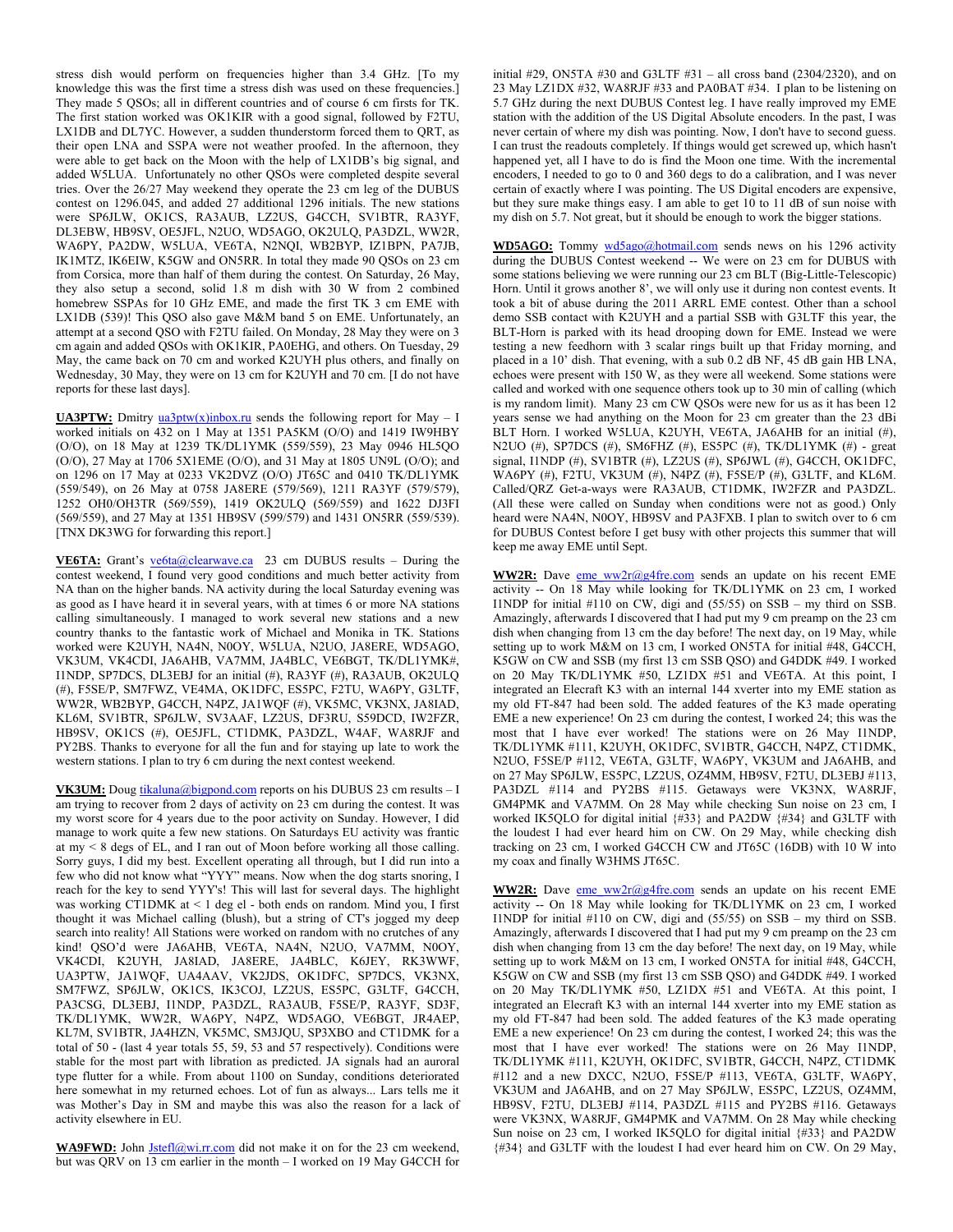while checking dish tracking on 23 cm, I worked G4CCH on CW and on JT65C (16DB) with only 10 W into my coax and W3HMS JT65C.

**YO2IS:** Szigy szigy@upcmail.ro is not QRV on 23 cm, but still active on 70 cm -- Lately was not often ORV via EME because of various problems. I now have my 2 x 2.1 wl 2 m yagis mounted in my existing 4 x 7.7 wl 70 cm BV yagi array, and have made some JT65 QSOs using this array with my IC-7000 and GI7B PA. Unfortunately, I have also dismantled my 23 cm EME setup and donated some of the mechanical parts to my friend YO2LAM. He is already active using JT on 2 m and 70 cm, and now will also become active on 23 cm. Last Saturday, we had an international ham meeting in Pecica, close to the HA border. I was very pleased to meet almost all the active EMEers from west of Romania.



**EMEers from west of Romania at Pecica** 

**K2UYH:** I a.katz@ieee.org had a busy month EME wise. I worked on 17 May on 1296 at 2120 TK/DL1YMK (559/559) for initial CW initial #332 and mixed initial 411\*. In the 1296 part of the DUBUS Contest, I worked on 26 May at 0000 K5AZU (579/579), 0003 NA4N (559/559), 0010 VE6TA (559/569), 0018 N0OY (569/569), 0023 JA8ERE (559/569), 0017 WB2BJP (559/559), 0050 K6JEY (O/O), 0110 W5LUA (569/569), 0105 N2UO ((569/569), 0122 WD5AGO (559/569), 0150 VK4CDI (559/559), 0211 VA4MM (559/579), 0223 VK3UM (589/569), 0249 JA6AHB (559/589), 1800 SP6JLW (569/579), 1806 SV1BTR, (579/569), 1815 G4CCH (569/589), 1820 OK2ULQ (559/579), 1826 UA3PTW (559/589), 1832 SM3JQU (559/559), 1845 DJ3FI (559/559) #333 and #412\*, 1850 I1NDP (579/579), 1858 S59DCD (559/569), 1906 SM7FWZ (559/589), 1912 W4AF (559/569), 1916 HB9SV (589/579), 1922 IW2FZR (559/579), 1930 SP7DCS (559/579), 1936 RA3YF (569/579) #334 and 413\*, 1944 TK/DL1YMK (559/559), 1952 WW2R (559/559), 1956 SD3F (559/559), 2005 N4PZ (569/569), 2019 PA3DZL (569/559), 2030 OH0/OH3TR (559/559) #335 and #414\*, 2037 CT1DMK (559/559), 2045 K1RS (M/O) #336, 2103 DL3EBJ (559/579), 2114 G3LTF (569/579), 2119 ES5PC (559/559), 2137 OE5JFL (559/559), 2145 OK1DFC (579/579), 2151 OK1KIR (569/569), 2158 WA8RFJ (O/O), 2212 VE3KRP (549/569), 2225 F2TU (579/589) and 2233 VE4MA (559/559), and on 27 May at 0111 VE6BGT (559/449), 0135 WA6PY (569/569), 0251 VK5MC (559/559), 0320 JA4LJB (559/559), 0340 JA4BLC (O/O) – at 5 degs el, 1904 F5SE/P (579/579), 1926 ON5RR (559/549), 1938 F5JWF (559/559), 1946 IK6EIW (559/569), 2006 ON5TA (O/O) #337 and #415, 2015 G4RGK (559/559), 2021 DF3RU (569/559), 2029 IK3COJ (559/559), 2036 OK1CS (569/579) #338 and #416, 2051 SV3AAF (569/569), 2102 LZ2US (579/569), 2107 S59DCD (569/569) DUP, 2145 IK3GHY (559/559), 2248 K1RS (549/559) DUP now solid, 2257 PY2BS (579/579) and 2306 KL6M (569/569) for a total of 66x59. We also worked on 432 on 27 May at 1842 5X1EME (26DB/O) JT65B for mixed initial #838\* and DXCC 110\* and on 28 May at 2245 WC2V (27DB/O) JT65B, and on 29 May at 2155 TK/DL1YMK (559/539) #726 and #839\*, and on 30 May, on 2304/2320 at 2155 TK/DL1YMK (559/559) for initial #68 and a new DXCC. I was not able to operate during the 70 cm ATP because of a conflict with a family event, and will not be able to make the ATP in June because of business travel. I hope make on for the 6 cm contest on (Sunday only), if I return on time from my trip.

**NETNEWS: TI2AEB** is still optimizing his 12' dish on 1296 - getting only 9 dB of Sun noise. Armando has copied PY2BS, but is not yet satisfied with his results. He is also trying to decide on an SSPA. **JH1KRC's** dish is on the

ground. Mike is to have it back up and to be QRV on 1296 soon. **WB2BYP** is making progress on his big tube PA for 23 cm, but it is taking time to select the best tube from his supply. John was QRV during the May contest weekend. **KJ7OG** is preparing his 432 system for EME. He has 100 W. **KL6M** had 16' of snow during the winter and is just now getting back on the air. Mike was ORV during the DUBUS Contest on 1296. **N0OY** worked K2UYH, JA6AHB, JA4BLC, VK3UM and others 1296 during the May contest weekend. **WB7QBS** is still working on combining two SSPA for 432. Glenn is interested in 70 cm skeds. Contact him at glennwb7qbs@hotmail.com. **K5JL** is well and sends his regards from FL. Jay is working on a replacement for his 1296 feed that was destroyed by a tornado last year. **K2DH** is making progress, but still not on the air from his new QTH. **WA1ZMS/4** is working on his 1296 system. **VE6BGT** was QRV on 1296. Skip reports that in addition to stations worked, hearing LX1DB, VK3UM and JA6AHB. **VE4MA** worked about a dozen stations on 1296 for the contest. He plans to also be QRV for the 6 cm contest. **VE3KRP** was also QRV on 23 cm in the DUBUS contest. **K4QF** says hello. **SM2CEW** reports activity on 13 cm. Peter attended the Sweden EME Conference and had an excellent time. **K5PJR** is getting back on 1296 with a pair of GS15b's and a 4.5 m dish. **WA0ARM** has been busy with family activities, but will be back on EME soon on 432.

**FOR SALE: WD5AGO** has one 2304 round silver plated CP feed horn with a scalar ring left. He also has LNAs for 23, 13, 9 and 6 cm for sale. Contact Tommy at wd5ago@hotmail.com for details. **TI2AEB** is still looking for a 23 cm SSPA with 200 W or more output. Please contact Armando aebonilla@ice.co.cr immediately if you have anything available. He is ready to go on 23 cm, but needs some more power.

**FINAL:** There is very sad news this month. We have lost some dear friends. Two 2 m EMEers, JA6DR and F6FHP became silent keys during the past month. In addition a good friend and occasional 432 & Up EME operator W3ZZ also passed away. Takashi, JA6DR was an early JA 2 m EME operator and used a 40' dish! Joel, F6FHP also worked 144 EME, and is known for his tropo activity as well. Gene, W3ZZ was the editor of QST's World Above 50 MHz for many years. He was a good friend to all EMEers. Gene operated several of the ARRL EME Contests with me. Our condolences go to their families and friends.

We have at the end of this NL, the 432 & Up Parallel CW ARRL EME Contest results compiled by F2TU. Philippe deserves tremendous thanks for a terrific job. This contest is based on CW only QSOs made during the 2011 ARRL Contest. It has an overall 432 & Up category and a microwave, 13 cm & up category, plus recognition of individual band high scores. Single op and multi op entrees are not separated, but are noted. Philippe also deserves recognition for stealing the show. He has the top scores in 4 of the 9 categories! SM4IVE took the top score on 432, F2TU on 1296 and 2300, K1JT on 3400, SV1BTR on 5760, UR7D on 10 GHz and OK1KIR on 24 GHz.

G4RGK raises a note of concern for UK 70 cm EME operators. He reports that he and other G stations in the London area will be banned from using 432 from 23 June for 3 months due to the Olympics. The reason for the ban is a fear of interference from hams with security related communications. Dave also notes that the Initials List link in the NL header was wrong. It should be http:// www.zen70432.zen.co.uk/Initials/index.html. It has been corrected.

Pat, AA6EG reports that a video on live moonbounce can be seen at www. ustream.tv/channel/opticks2012.

That covers the new for June/July. We could use some more technical material, and please keep the reports coming. I am very much looking forward to seeing everyone at Cambridge in Aug. I will be away part of this month, but still hope to catch many of you off the Moon. 73, Al –  $K2UVH$ 

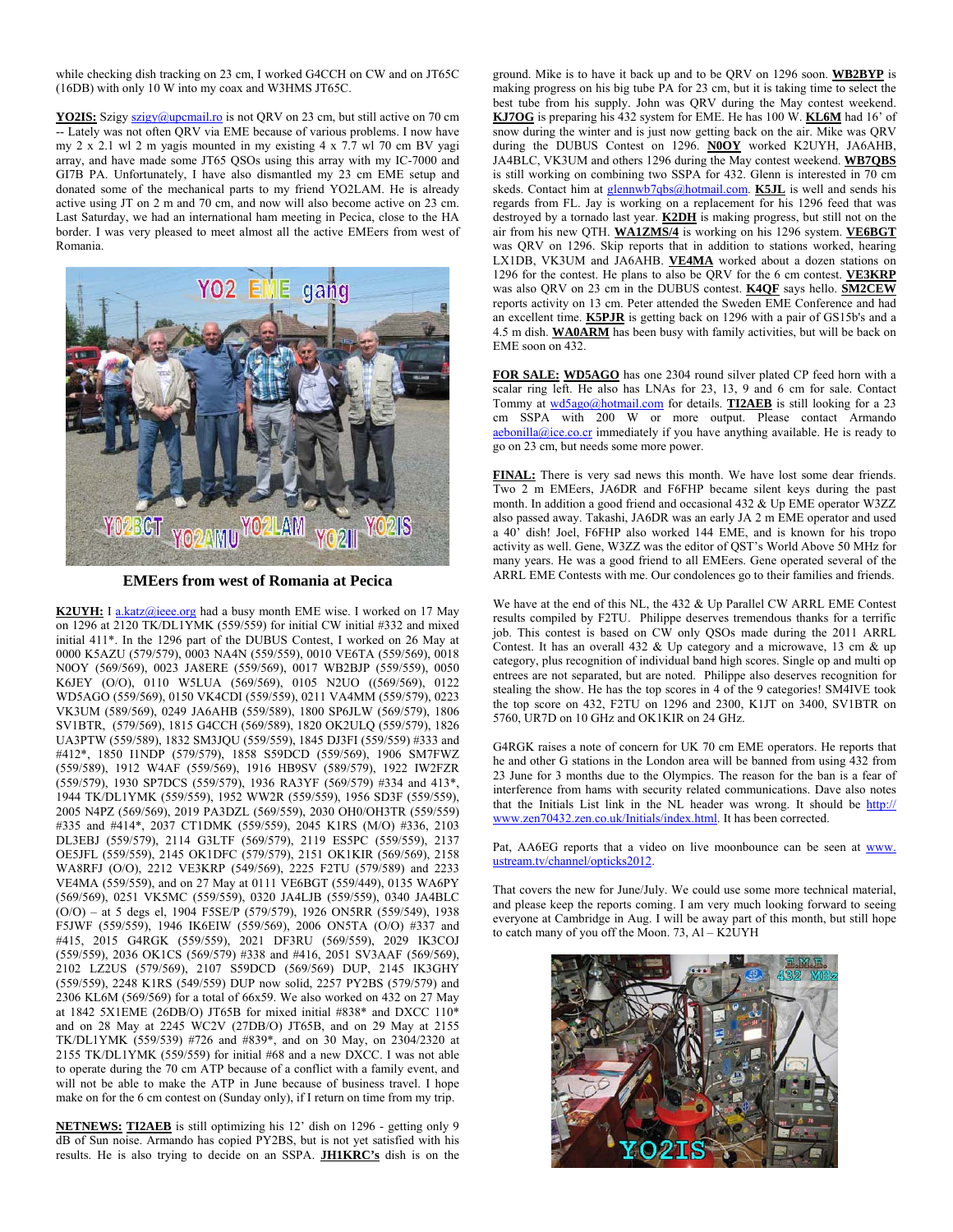# ARRL EME CONTEST 2011 Parallel classification CW/SSB ONLY & NO 144MHz by F2TU<br>Digital QSOs are not counted. View official results for this All Mode ARRL.

(\*) Also worked in digital refers to the official classification ARRL.<br>http://www.arrl.org/files/file/Contest%20Line%20Scores/2011/2011-EME-LineScores.pdf

|                | <b>MULTIBAND 432 MHz &amp; UP</b> |    |              |        |     |               |
|----------------|-----------------------------------|----|--------------|--------|-----|---------------|
|                | CALL                              | ОP | Bands        | QSO MU |     | <b>POINTS</b> |
| 1              | <b>F2TU</b>                       | s  | ABCEF        | 184    |     | 101 1858400   |
| $\overline{2}$ | SV <sub>1</sub> BTR               | s  | <b>ABCF</b>  | 182    |     | 94 1710800    |
| 3              | K5GW*                             | S  | ABCDE        | 194    |     | 88 1707200    |
| 4              | G3LTF                             | S  | <b>ABCDE</b> | 168    |     | 93 1562400    |
| 5              | <b>SM4IVE</b>                     | S  | ABC          | 154    | 80. | 1232000       |
| 6              | OZ4MM                             | S  | AB           | 141    | 68  | 958800        |
| $\overline{1}$ | K1JT*                             | м  | <b>ABCD</b>  | 93     | 68  | 632400        |
| 8              | <b>WA6PY</b>                      | s  | <b>ABCDF</b> | 97     | 60  | 582000        |
| 9              | <b>SD3F</b>                       | S  | ?            | 100    | 57  | 570000        |
| 10             | CT1DMK                            | S  | BC.          | 90     | 63  | 567000        |
| 11             | VK3UM                             | S  | AB           | 95     | 59  | 560500        |
| 12             | <b>SP7DCS</b>                     | м  | AВ           | 94     | 50  | 470000        |
| 13             | <b>SP6JLW</b>                     | м  | AB           | 104    | 44  | 457600        |
| 14             | <b>JA4BLC</b>                     | s  | ВC           | 57     | 39  | 222300        |
| 15             | <b>SP7JSG</b>                     | S  | ?            | 52     | 35  | 182000        |
| 16             | SM2CEW                            | s  | AB           | 47     | 31  | 145700        |
| 17             | <b>WD5AGO</b>                     | м  | <b>ABC</b>   | 35     | 30  | 105000        |
| 18             | F5JWF                             | s  | CF           | 28     | 27  | 75600         |
| 19             | WB2BYP                            | S  | ABC          | 27     | 20  | 54000         |
| 20             | <b>W5LUA</b>                      | s  | CDEFG        | 23     | 21  | 48300         |
| 21             | SP3XBO                            | s  | ?            | 14     | 13  | 18200         |

## MULTIBAND 2.3 MHz & UP

|   | CALL         | ОP | <b>Bands</b> | QSO MU |    | <b>POINTS</b> |
|---|--------------|----|--------------|--------|----|---------------|
| 1 | <b>F2TU</b>  | s  | CEF          | 59     | 44 | 259600        |
|   | 2 SV1BTR     | s  | <b>CE</b>    | 51     | 36 | 183600        |
| 3 | G3LTF        | s  | CDE          | 41     | 33 | 135300        |
| 4 | K5GW         | s  | CDE          | 35     | 28 | 98000         |
| 5 | F5JWF        | S  | CF           | 28     | 27 | 75600         |
| 6 | <b>W5LUA</b> | s  | CDEFG        | 26     | 24 | 62400         |
| 7 | K1JT         | М  | CD           | 25     | 21 | 52500         |
| 8 | <b>WA6PY</b> | s  | CDF          | 23     | 19 | 43700         |

#### 432 MHz - A

|    | CALL          | ОΡ | oso | <b>MULTI</b> | <b>POINTS</b> |
|----|---------------|----|-----|--------------|---------------|
| 1  | <b>SM4IVE</b> | s  | 80  | 37           | 296000        |
| 2  | K5GW*         | s  | 80  | 24           | 192000        |
| 3  | OZ4MM         | s  | 56  | 28           | 156800        |
| 4  | <b>SV1BTR</b> | s  | 52  | 25           | 130000        |
| 5  | G3LTF         | S  | 44  | 24           | 105600        |
| 6  | DL9KR         | s  | 43  | 24           | 103200        |
| 7  | <b>VK3UM</b>  | s  | 37  | 27           | 99900         |
| 8  | <b>SM2CEW</b> | s  | 33  | 19           | 62700         |
| 9  | <b>K0RZ</b>   | s  | 22  | 15           | 33000         |
| 10 | <b>F6HLC</b>  | s  | 20  | 16           | 32000         |
| 11 | <b>JA9BOH</b> | s  | 20  | 16           | 32000         |
| 12 | <b>SP7DCS</b> | М  | 20  | 14           | 28000         |
| 13 | <b>F2TU</b>   | S  | 16  | 15           | 24000         |
| 14 | <b>N4GJV</b>  | s  | 14  | 11           | 15400         |
| 15 | K1JT*         | M  | 12  | 11           | 13200         |
| 16 | K4EME*        | s  | 12  | 10           | 12000         |
| 17 | <b>WD5AGO</b> | м  | 11  | 10           | 11000         |

| 18 | <b>DL5MAE</b>         | s  | 9                   | 7            | 6300          |
|----|-----------------------|----|---------------------|--------------|---------------|
| 19 | <b>WA6PY</b>          | S  | 10                  | 6            | 6000          |
| 20 | SM3JQU                | S  | 9                   | 6            | 5400          |
| 21 | <b>SP6JLW</b>         | м  | 8                   | 6            | 4800          |
| 22 | DJ3JJ                 | S  | 6                   | 6            | 3600          |
| 23 | <b>UT3LL</b>          | S  | 3                   | 3            | 900           |
| 24 | <b>UA3TCF</b>         | S  | 1                   | 1            | 100           |
|    |                       |    | 1296 MHz - B        |              |               |
|    | CALL                  | ОP | QSO                 | <b>MULTI</b> | <b>POINTS</b> |
| 1  | F <sub>2</sub> TU     | S  | 109                 | 42           | 457800        |
| 2  | G4CCH                 | S  | 106                 | 40           | 424000        |
| 3  | <b>I1NDP</b>          | S  | 100                 | 41           | 410000        |
| 4  | <b>N2UO</b>           | М  | 96                  | 41           | 393600        |
| 5  | <b>SP6JLW</b>         | M  | 96                  | 38           | 364800        |
| 6  | OZ4MM                 | S  | 85                  | 40           | 340000        |
| 7  | <b>F5SE/P</b>         | S  | 82                  | 38           | 311600        |
| 8  | <b>IK1MTZ</b>         | s  | 82                  | 37           | 303400        |
| 9  | G3LTF                 | S  | 83                  | 36           | 298800        |
| 10 | K5GW*                 | s  | 79                  | 36           | 284400        |
| 11 | <b>SP7DCS</b>         | M  | 74                  | 36           | 266400        |
| 12 | <b>SV1BTR</b>         | s  | 79                  | 33           | 260700        |
| 13 | <b>I5MPK</b>          | S  | 75                  | 33           | 247500        |
| 14 | <b>CT1DMK</b>         | s  | 61                  | 38           | 231800        |
| 15 | <b>WA6PY</b>          | s  | 64                  | 35           | 224000        |
| 16 | K1JT*                 | м  | 56                  | 36           | 201600        |
| 17 | N4PZ                  | Ś  | 61                  | 34           | 207400        |
| 18 | K2DH                  | s  | 58                  | 35           | 203000        |
| 19 | <b>IZ2BPN</b>         | S  | 62                  | 31           | 192200        |
| 20 | S59DCD                | м  | 66                  | 29           | 191400        |
| 21 | VK3UM                 | Š  | 58                  | 32           | 185600        |
| 22 | <b>9A5AA</b>          | M  | 48                  | 30           | 144000        |
| 23 | <b>F5KUG</b>          | S  | 44                  | 30           | 132000        |
| 24 | SM4IVE                | s  | 52                  | 24           | 124800        |
| 25 | <b>JA4BLC</b>         | S  | 45                  | 27           | 121500        |
| 26 | DJ8FR                 | s  | 42                  | 26           | 109200        |
| 27 | <b>LZ2US</b>          | s  | 42                  | 26           | 109200        |
| 28 | WB2BYP                | S  | 27                  | 20           | 54000         |
| 29 | DJ3FI                 | S  | 27                  | 19           | 51300         |
| 30 | SQ6OPG                | M  | 19                  | 18           | 34200         |
| 31 | <b>SM3JQU</b>         | S  | 20                  | 14           | 28000         |
| 32 | <b>JF3HUC</b>         | S  | 19                  | 11           | 20900         |
| 33 | <b>VE4SA</b>          | S  | 15                  | 12           | 18000         |
| 34 | SM2CEW                | S  | 14                  | 12           | 16800         |
| 35 | UA4AAV                | S  | 14                  | 11           | 15400         |
| 36 | LU <sub>1</sub> C     | S  | 8                   | 7            | 5600          |
| 37 | <b>AL7RT</b><br>W6YX* | s  | 8<br>$\overline{2}$ | 5            | 4000<br>200   |
| 38 |                       | м  | 1                   | 1<br>1       |               |
| 39 | <b>WD5AGO</b>         | м  |                     |              | 100           |